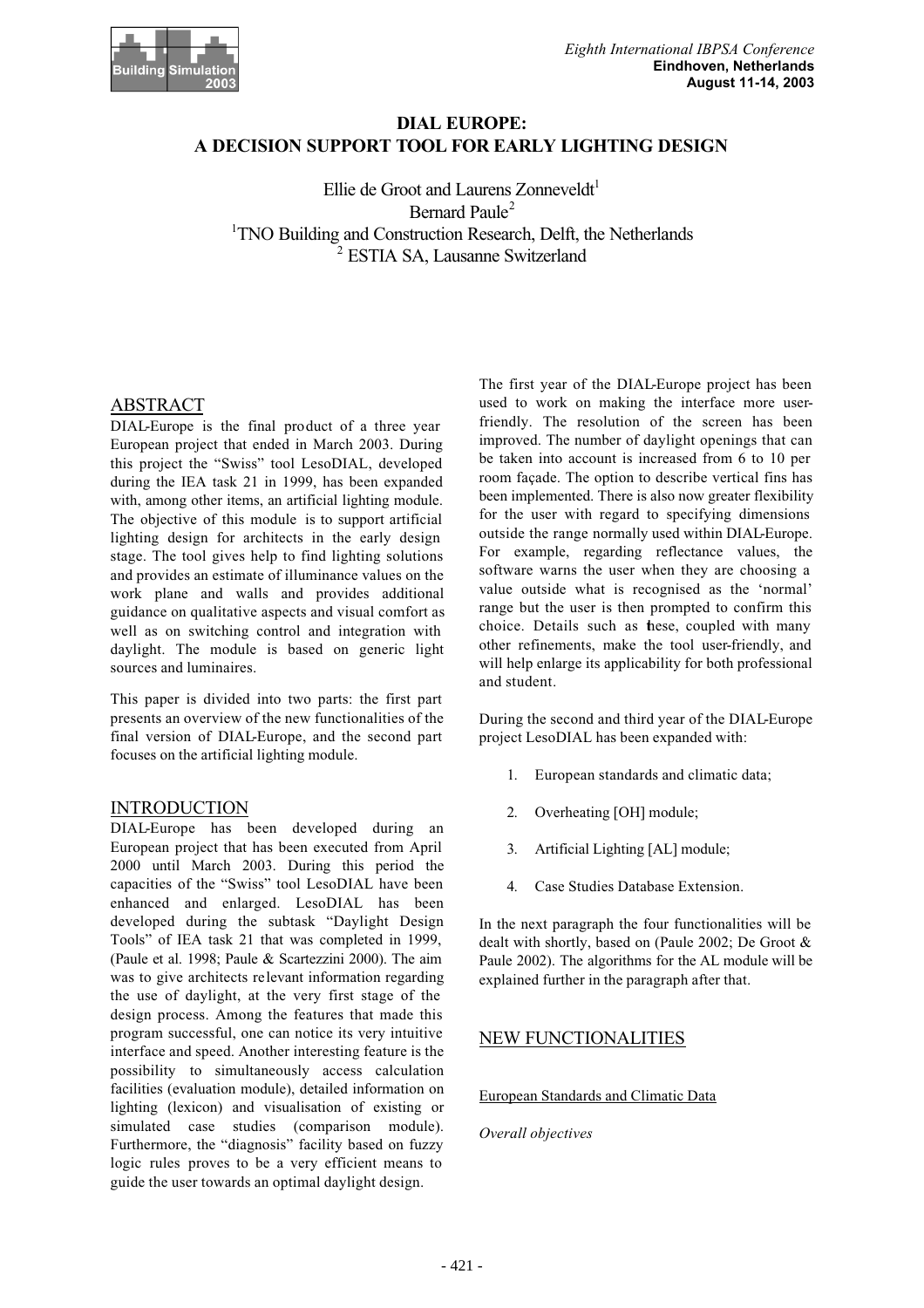The overall objective of replacing Swiss standards and climatic data by European standards and climatic data is to expand the applicability of the tool. Further, the algorithms used in DIAL have been extended to improve the daylight autonomy prediction, and to also take into account sunny skies, shading devices and advanced daylight systems. Additional objectives include the selection, development and application of visual comfort criteria and the specification of diagnosis criteria.

### *Climatic data*

Meteorological data from Meteonorm (Meteotest 2002) have been used to adapt the daylight autonomy calculation to a large number of locations throughout Europe. The calculation is based on the external horizontal diffuse illuminance. Polynomial functions describing the cumulative probability for outdoor diffuse illuminance to attain a given level are obtained for each location. These new algorithms have been implemented in DIAL-Europe. Data from approximately 150 cities in 16 European countries are available. The countries covered so far include: Austria, Belgium, Denmark, Finland, France, Germany, Greece, Ireland, Italy, Luxembourg, The Netherlands, Norway, Portugal, Spain, Sweden, Switzerland and the UK.

Thanks to these functions, the annual daylight sufficiency is estimated, based on daylight factor values and with respect to the required indoor illuminance.

### *Calculation*

BRE's simplified algorithms (BRE 2002) have been implemented in the software. These algorithms allow the program to take into account the contribution of ground reflection in both open outdoors and atrium cases.

The calculation grid has been modified from 9x9 in Leso-DIAL to 12x12 in DIAL-Europe. This increases the precision of the calculation and leads to a better knowledge of the maximum and minimum values of the daylight distribution.

### Overheating Module

### *Overall objectives*

The overall objective of the H&C module is to indicate the thermal implications (overheating) of the proposed window design with a level of input and output detail compatible with the daylight tool.

### *Achievements*

Following a detailed analysis of the Admittance Method and the Free-floating Internal Temperature Method, it was decided to programme and implement a simple 3-node Resistance Network Method (RNM) into the tool, in order to calculate the overheating risk. The model takes into account the solar gain, lighting gain, climate data and ventilation rates within the room, as well as its thermal mass and occupancy pattern. Users of the software will then be warned of the overheating risk of their design.

Users will be able to specify the room type by selecting from a set of images within the software. This makes the choice between heavy, medium and lightweight building types much easier for nonexperts.

Expert rules, based on fuzzy logic statements are implemented to prompt the user to optimise the design.

Many other parameters as orientation, glazing ratio, shading device and ventilation strategy, etc. will be used in this optimisation process to reduce the overheating risk.

### *Sunny skies, shading devices*

Modelling work has been carried out using Radiance in order to provide information on shading devices and advanced daylight systems. A standard room has been modelled incorporating four different types of shading device: overhangs, light-coloured louvers, non-specular light shelves and diffusive blinds. This work has produced utilisation factors for input into the daylight software element of the tool.

### Artificial Lighting Module

### *Overall objectives*

The overall objective of the AL module is to develop an artificial lighting design module that would be compatible with the level of input and output detail in the daylight tool. Guidance will be provided on qualitative aspects and visual comfort, switching controls and integrate them with daylight.

### *Achievements*

Work has been undertaken on the development of a set of generic lamps and luminaires for offices, hospital wards, and schools. The user will be able to specify the preferred light source, the light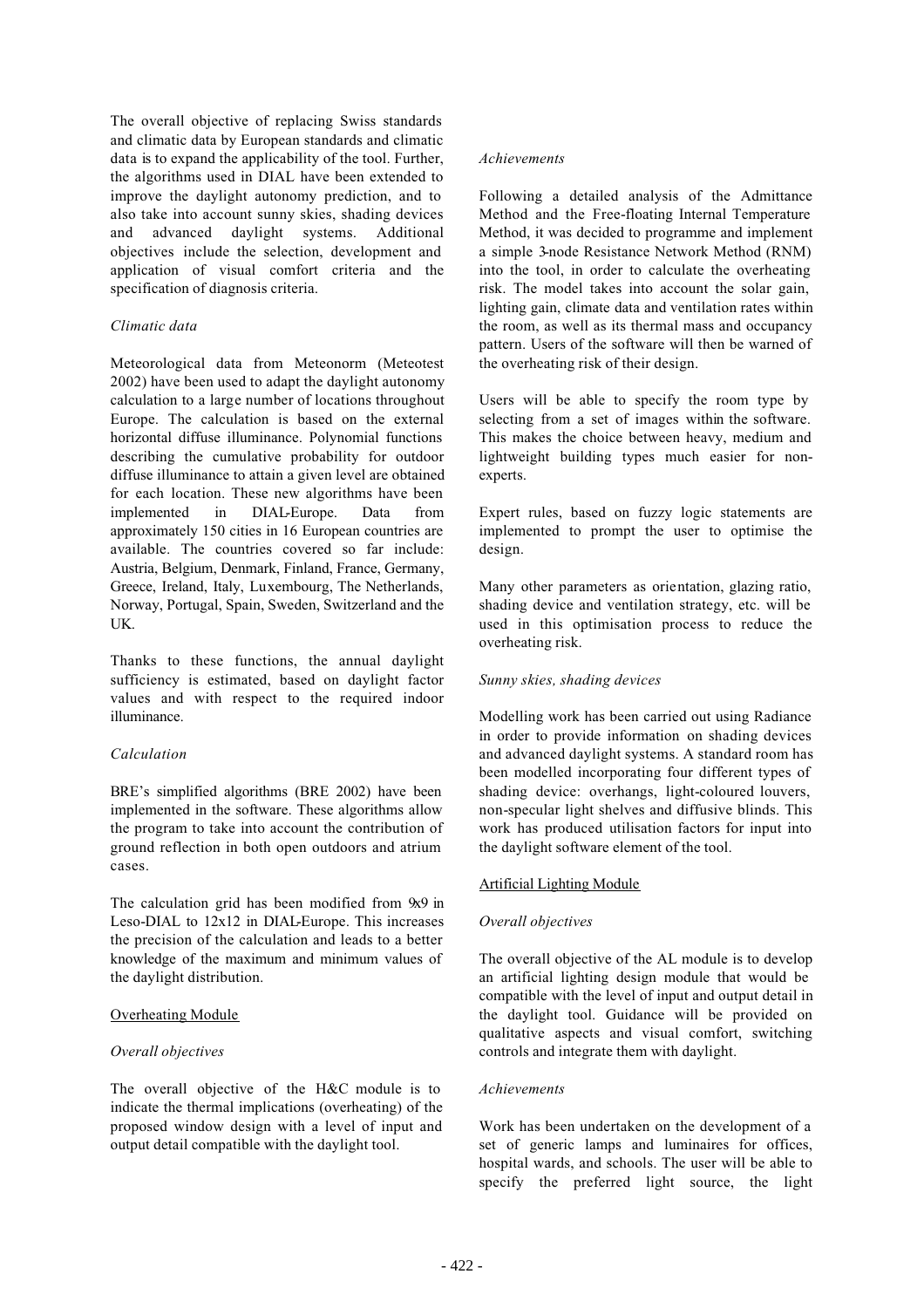distribution required within their room, and the type and location of the luminaires. After the user has selected the source and luminaire of his or her preference, s/he can determine how many luminaires must be positioned of this type and also the distance between floor and luminaire. In the future it will be possible to select additional luminaires of another type, after which the design loop will be repeated.

In addition to this, diagnostic 'expert rules' have been developed that will help the user to select artificial lighting components. The rules are built as IF-THEN statements and either generate lines in the 'diagnosis' field of DIAL-Europe, or select the most suitable generic lamp or luminaire. One example is that depending on the preferred colour temperature, colour rendering and shape of the source (line or point) the user is addressed if the preferred combination is not possible.

#### Case Studies Database Extension

#### *Overall objectives*

The overall objective of this functionality is to increase the scope of the examples of real buildings and to develop and refine the criteria for their selection and the quality of their description and analysis. Also covered within this functionality is the generation of a range of simulated case studies, both to fill in 'gaps' in the real database and to illustrate parametric series for key variables.

#### *Achievements*

The selection of parameters and experiments have been completed as scheduled and work on the 2-year long period of simulations has commenced. The initial simulations, using Adeline and Radiance, have focussed on atria, with 162 cases being modelled. The atrium being simulated has been chosen from a real building from the Daylight Europe project. This was done in order get realistic proportions, materials and colours. Parameters are varied within each case and the results obtained show renderings, geometrical and photometric data for the room, daylight factors and daylight autonomy as well as graphical information about the room.

The data being prepared in this functionality will enable the user to compare the proposed design with the similar example(s) from the database. The test for similarity will be carried out by fuzzy-logic rules, as it was in LesoDIAL.

### ARTIFICIAL LIGHTING DESIGN

After the user of DIAL-Europe has completed and evaluated his or her daylight design s/he is offered the possibility to also execute the AL module. Only if the amount of daylight is insufficient for the tasks to be executed in the specific room the user will be encouraged to develop an artificial lighting design.

The user interface of the AL module has been developed by Bernard Paule, who also developed the daylighting interface, (Paule 2000), and who is part of the DIAL-Europe project team. He has taken care that this part of the program is consistent with the rest of the tool.

In the daylight design some of the parameters needed for the artificial lighting calculation have already been specified by the user.. These parameters are copied to the AL module and are show to the user on the first screen of the module, figure 1.

The next step is that the user inputs his or her preferred light source and lamp power (figure 2), light direction (figure 3), lamp shielding (figure 4), and luminaire position (figure 5). When these selections have been made, the user can indicate the amount of luminaires of this type and, if relevant, the rotation angle, figure 6.



 Figure 1: Part of the first screen AL module in which earlier relevant input is shown to the user.



Figure 2: Part of the second screen of the AL module in which the user can select the light source and lamp power.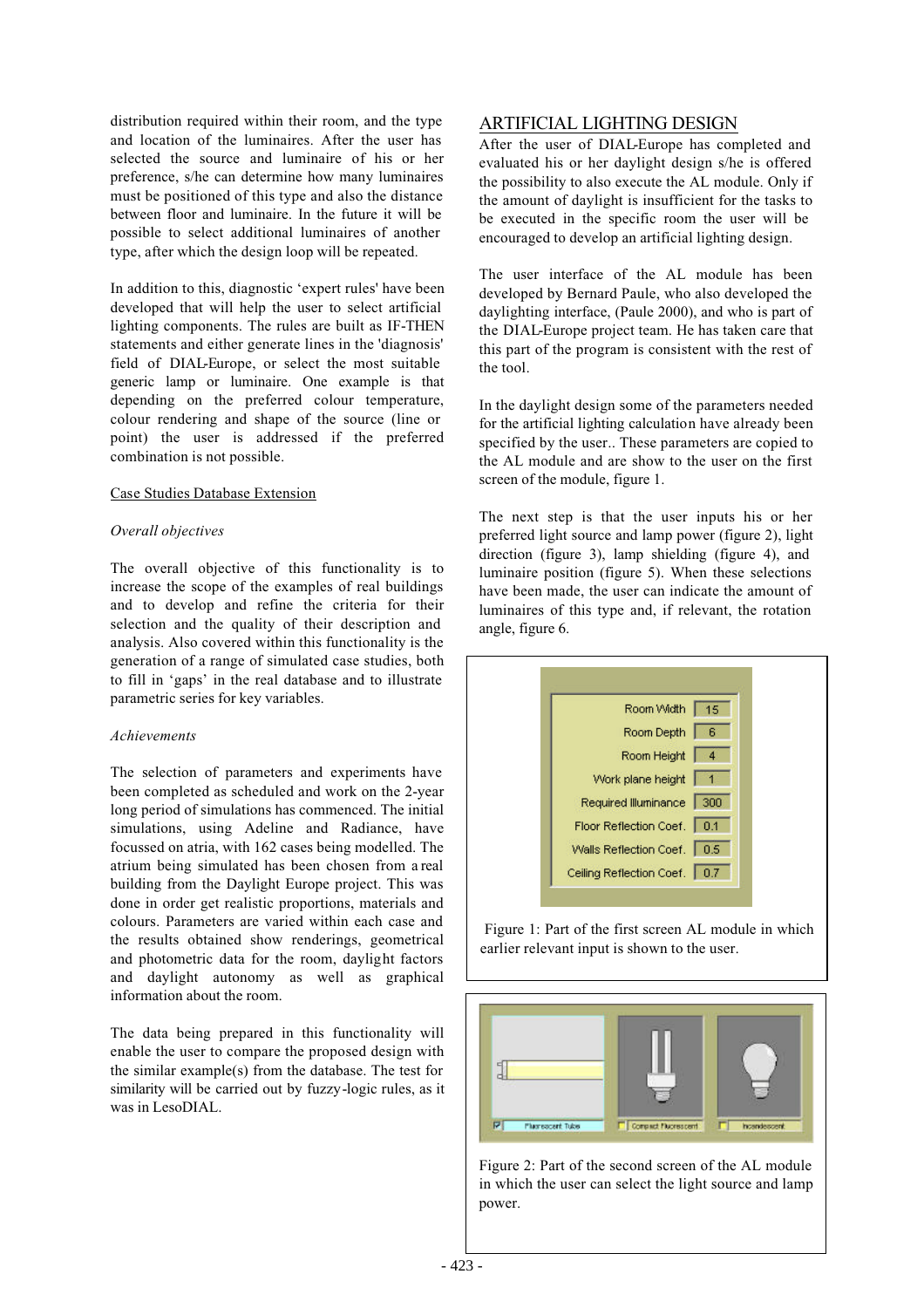

Figure 3: Part of the third screen of the AL module in which the user can select the light direction.



Figure 7: Part of the evaluation screen of the AL module in which the user can evaluate the light distribution on work plane level.



Figure 4: Part of the fourth screen of the AL module in which the user can select the lamp shielding.



Figure 5: Part of the fifth screen of the AL module in which the user can select the lamp position.



 Figure 6: Part of the first screen of the AL module in which the user can enter the number of luminaires and, if applicable, the rotation angle.

Now all parameters are known the evaluation of the artificial lighting can be executed. The illuminance level is calculated for 144 points on work plane level (figure 7), floor level, all four walls, and the ceiling using the point source method, (explained in the next paragraph). From these values the maximum value, the minimum value, the mean value and the centre value are deduced and presented to the user.

The exact values can also be presented on screen in a table of values that can be exported to an excell-file.

# ARTIFICIAL LIGHTING ALGORITHMS

The 'point source method' is being used to estimate the illuminance level of artificial lighting. For line sources (fluorescent lamps) it is assumed that the lamp consists of several points, see figure 8.



Depending of the lamp power and thus lamp size, more point sources that each radiate an equivalent part of the total luminous intensity, are combined to form one line source.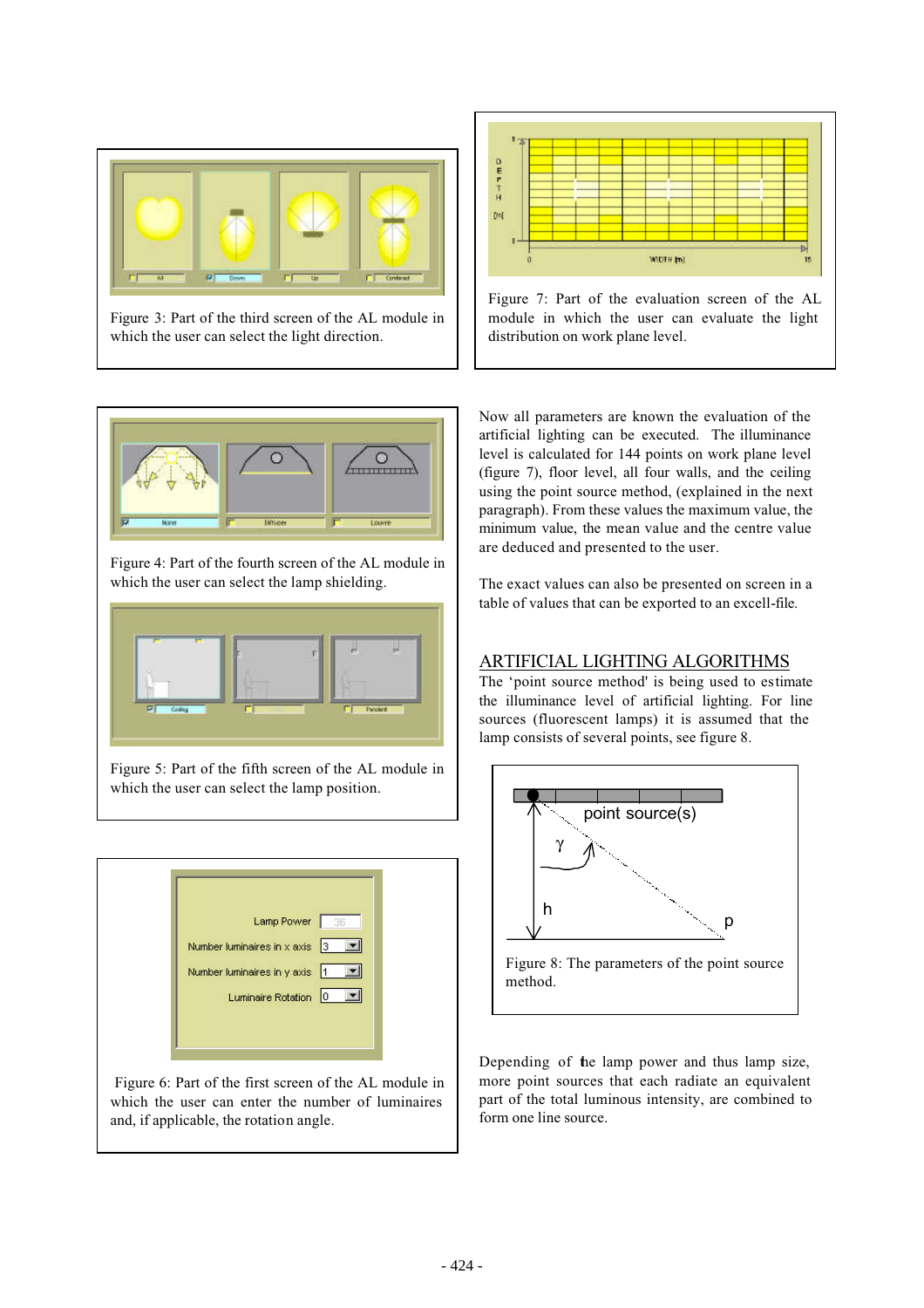The direct illuminance in point p:

$$
E_p = \sum_{\text{lamps}} \sum_{j=1}^n \frac{\frac{1}{n} \cdot \cos^3 \gamma_j}{h^2}
$$

with

| $i =$ |                  |  |  | $1/nth$ of the lamp that radiates 1/ $nth$ of the |  |  |
|-------|------------------|--|--|---------------------------------------------------|--|--|
|       | total lamp flux; |  |  |                                                   |  |  |

- $n =$  number of point sources in which a line source has been divided, n=1 if the source is a point source itself;
- $I =$  total luminous intensity in [cd];
- $H =$  shortest distance between the lamp and the work plane;
- $\gamma$  = angle between h and the shortest distance between the lamp and point p.

The indirect component is considered to be uniform over all the room surfaces:

$$
E_{\textit{ind}} = \frac{\phi_T}{A_T} \cdot \frac{\rho_{\textit{av}}}{1 - \rho_{\textit{av}}}
$$

with

 $\phi$ T= total flux of all lamps [lm];  $AT=$  total area of all room surfaces [m2];

ρav= average reflectance of room surfaces.

Calculation routines have been implemented to evaluate illuminance levels on each of the room surfaces (including work plane). Radiance videos have been embedded in the glossary in order to allow the user to see the influence of the colour temperature, the number and the distribution of a selection of luminaires.

#### **CONCLUSIONS**

More and more architects demand simple tools to optimise the use of daylight inside buildings, as early as possible in the design process. There is a real tendency to check daylight availability in buildings during their conception. Due to its philosophy for simplicity, rapidity and intuitiveness DIAL-Europe is in a very good position to fulfill this demand.

Further, DIAL Europe has the potential to educate the users to design more energy efficient. De Groot and Paule (2002) have been demonstrating earlier that after one year of availability on the internet 1,000 copies of DIAL Europe can be distributed, supposedly influencing only 10% of these designers to improve the use of daylight in new medium-sized (2000 m<sup>2</sup>) buildings from 'typical' to 'good'. Assumed was that here 'typical' means almost no use of daylight and 'good' assumes a conservative 50% reduction in lighting energy. This estimate, together with the known typical yearly lighting energy consumption of this type of offices of 54 kWh/m2 delivered electricity (BRESCU 2002), would sum up to an energy saving of 5.4 GWh/year.

Furthermore, visual comfort would be improved if users of DIAL Europe follow the instructions in the diagnosis area of the tool. Especially now also artificial lighting issues are considered as well, the user should be capable of designing an integrated lighting design (including daylight and artificial lighting) that causes minimum visual discomfort.

### ACKNOWLEDGEMENTS

With thanks to all the participants of the DIAL-Europe project:

- The Martin Centre for Architecture and Urban Studies University of Cambridge, (UCAM), coordinator.
- Ecole Polytechnique Fédérale de Lausanne (EPFL)
- Fraunhofer-Gesellschaft zur Forderung de angewandten Forschung e.V. (FhG/IBP)
- Netherland Organisation for Applied Scientific Research (TNO).
- ESTIA SA

## REFERENCES

BRESCU (2002) "Office survey in UK" Building Research Establishement conservation Support Unit.

BRE (1996) British Research Establishment "Estimating daylight in buildings" : Part 1 - 2 Digest 309, 310, Building Research Station, Garston, Watford, Hertfordshire WD2 7 JR, England, 1996

CIE (2001) Lighting of indoor work places, Commission Internationale de l'Eclairage: CIE S 008/E-2001, Paris.

De Groot, E.H., B. Paule (2002) "DIAL-Europe: new functionality's for an integrated daylighting design tool" in H.J.P. Timmermans (ed.) 5th Design & Decision Support Systems in Architecture & Urban Planning Conference, pp. 158-167.

Meteotest (2002) Meteonorm: Global Meteorological Database for Solar Energy, Meteotest, Bern, Swiss.